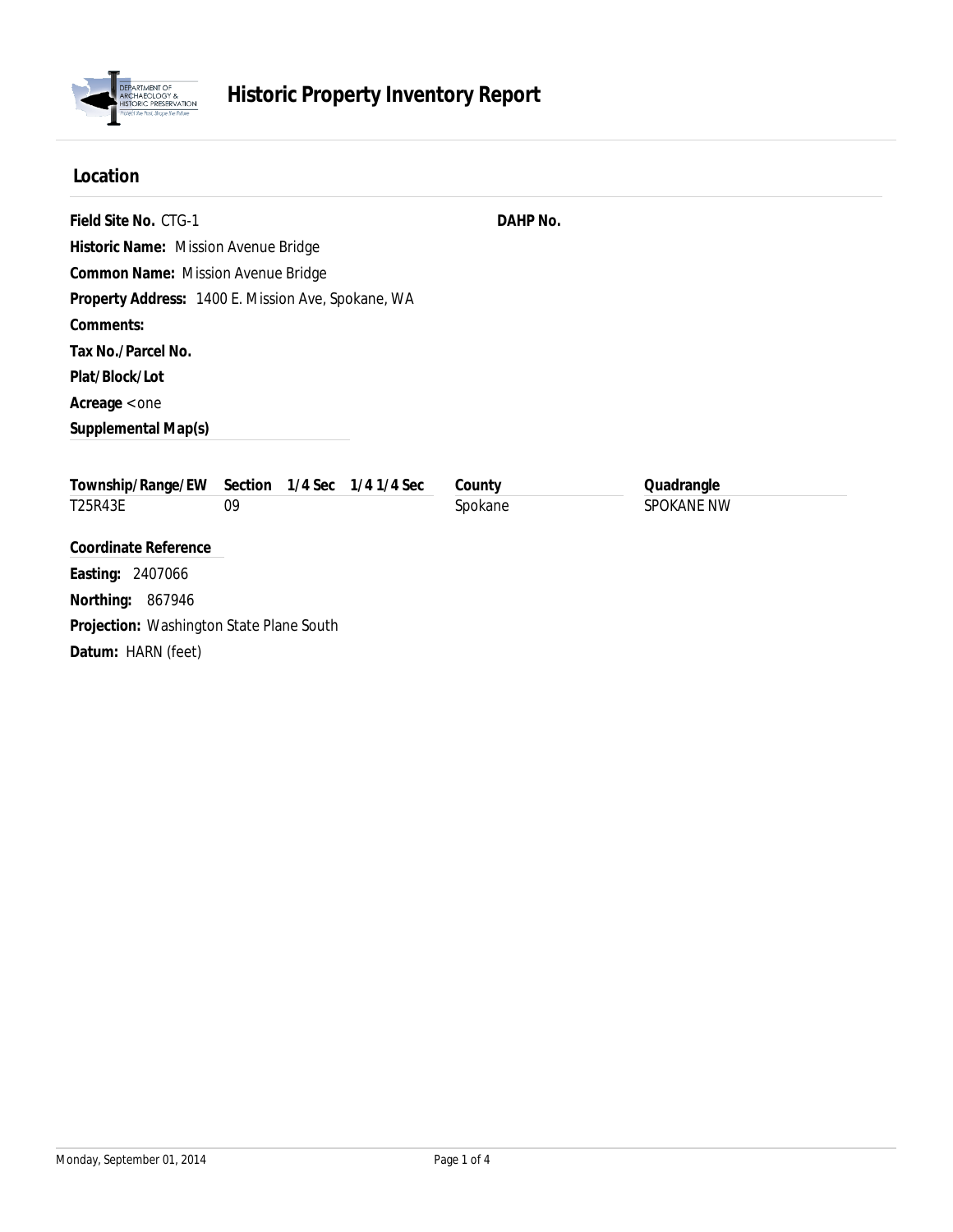

## **Identification**

| Survey Name:                                         | Centennial Trail Gap |           | Date Recorded: 06/07/2013 |      |       |  |  |
|------------------------------------------------------|----------------------|-----------|---------------------------|------|-------|--|--|
| Field Recorder: S. Emerson                           |                      |           |                           |      |       |  |  |
| Owner's Name: City of Spokane                        |                      |           |                           |      |       |  |  |
| Owner Address: 808 W. Spokane Falls Blvd.            |                      |           |                           |      |       |  |  |
| City: Spokane                                        |                      | State: WA |                           | Zip: | 99201 |  |  |
| Classification: Structure                            |                      |           |                           |      |       |  |  |
| Resource Status:<br>Survey/Inventory                 |                      | Comments: |                           |      |       |  |  |
| Within a District? No                                |                      |           |                           |      |       |  |  |
| Contributing? No                                     |                      |           |                           |      |       |  |  |
| National Register:                                   |                      |           |                           |      |       |  |  |
| Local District:                                      |                      |           |                           |      |       |  |  |
| National Register District/Thematic Nomination Name: |                      |           |                           |      |       |  |  |
| Eligibility Status: Not Determined - SHPO            |                      |           |                           |      |       |  |  |
| Determination Date: 1/1/0001                         |                      |           |                           |      |       |  |  |
| <b>Determination Comments:</b>                       |                      |           |                           |      |       |  |  |

## **Description**

| Plan: Other<br>Changes to Plan: Slight       | Historic Use: Transportation - Road-Related (vehicular)<br>Stories: NA | Current Use: | Transportation - Road-Related (vehicular)<br>Structural System: Concrete - Reinforced Concrete<br>Changes to Interior: Not Applicable |  |  |  |
|----------------------------------------------|------------------------------------------------------------------------|--------------|---------------------------------------------------------------------------------------------------------------------------------------|--|--|--|
| Changes to Original Cladding: Not Applicable |                                                                        |              | Changes to Windows: Not Applicable                                                                                                    |  |  |  |
| Changes to Other:                            |                                                                        |              |                                                                                                                                       |  |  |  |
| Other (specify):                             |                                                                        |              |                                                                                                                                       |  |  |  |
| Style:                                       | Cladding:                                                              | Roof Type:   | Roof Material:                                                                                                                        |  |  |  |
| Vernacular                                   | <b>None</b>                                                            | None         | <b>None</b>                                                                                                                           |  |  |  |
| Foundation:                                  | Form/Type:                                                             |              |                                                                                                                                       |  |  |  |
| Concrete - Poured                            | Utilitarian                                                            |              |                                                                                                                                       |  |  |  |
| <b>Narrative</b>                             |                                                                        |              |                                                                                                                                       |  |  |  |
| <b>Study Unit</b>                            |                                                                        | Other        |                                                                                                                                       |  |  |  |
| Transportation                               |                                                                        |              |                                                                                                                                       |  |  |  |
| Date of Construction:                        | 1909 Built Date                                                        | Builder:     | City of Spokane                                                                                                                       |  |  |  |
|                                              |                                                                        | Engineer:    |                                                                                                                                       |  |  |  |
|                                              |                                                                        | Architect:   |                                                                                                                                       |  |  |  |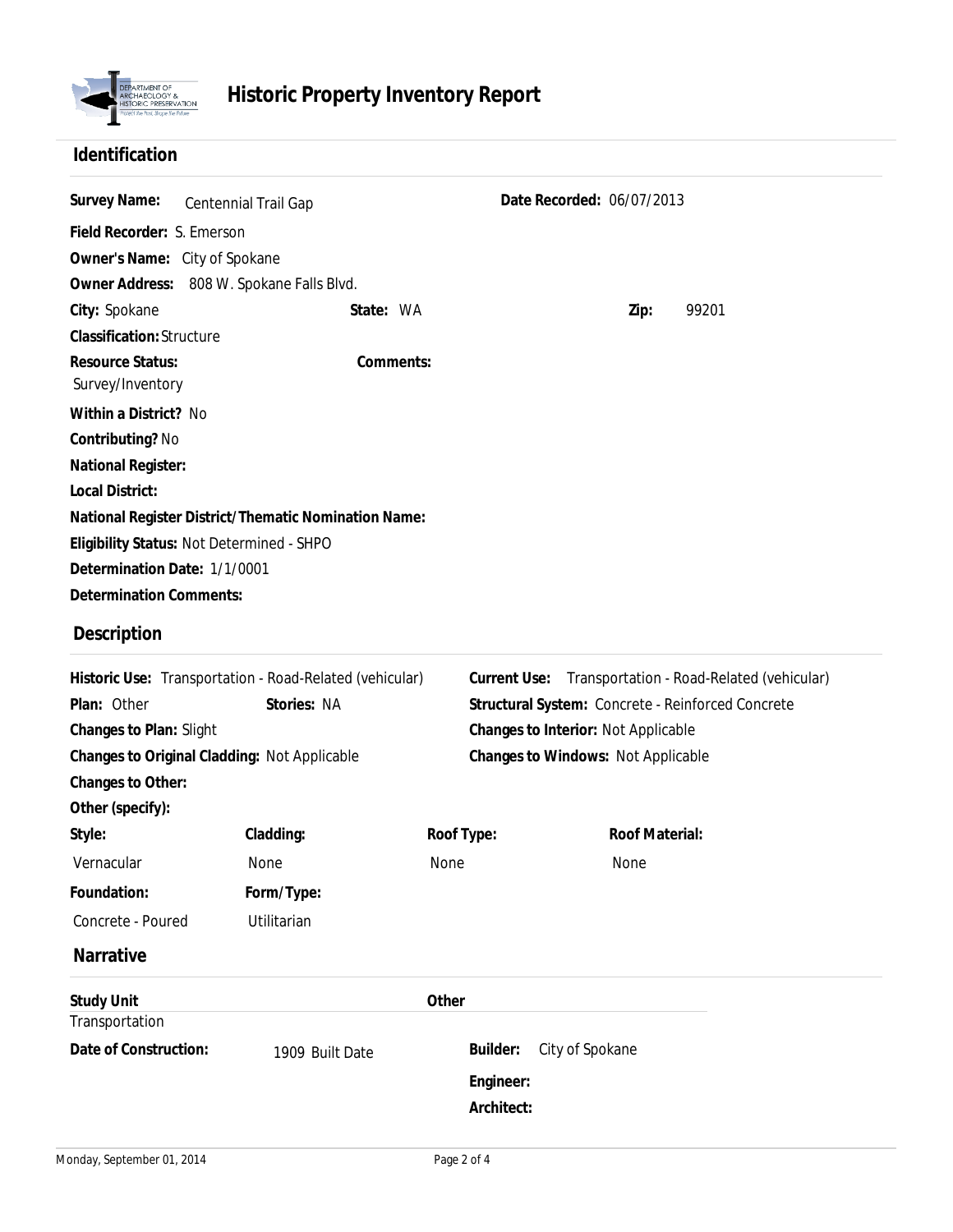

**Property appears to meet criteria for the National Register of Historic Places:**Yes

**Property is located in a potential historic district (National and/or local):** No

**Property potentially contributes to a historic district (National and/or local):** No

Emerson, Stephen. Preliminary Cultural Resources Investigations for the Centennial Trail Gap Construction Project, Spokane County, Washington. Short Report 1173. Archaeological and Historical Services, Eastern Washington University, Cheney. 2013. **Major** Creighton, Jeff. Bridges of Spokane. Arcadia Publishing, Charleston. 2013. **Bibliographic References:** This structure is a poured concrete arch bridge spanning the Spokane River on E. Mission Avenue, in Spokane. It is described as a closed-spandrel concrete arch because there are no openings in the spandrel spaces between the arches. It consists of five spans, with the largest central span measuring 84 feet, for a total length of 348 feet. The bridge deck is 40 feet wide. Pedestrian walkways on either side of the bridge are supported by cantilevered concrete brackets. The bridge is anchored at each end by poured concrete abutments bolstered by rock. The balustrades consist of square-profile concrete piers, interspersed with wider rectangular-profile concrete piers, all joined by a metal railing. At a later date an additional metal rail was attached to the top of the balustrade to increase its height. The concrete walkway is separated from the asphalt road way by concrete Jersey barriers. **Description of Physical Appearance:** The bridge is an excellent example concrete arch bridge construction, both in Spokane and Washington State. As such it is eligible for listing in the National Register of Historic Places, under Criterion A, at the state level. It also retains outstanding integrity of its historic appearance and original construction materials and workmanship. The only detraction from perfect integrity is the removal of the original electric lamps from the balustrade and the installation of a metal rail along the top of the balustrade to increase its height in the interest of safety. The Jersey barriers that separate the pedestrian walkway from traffic are temporary measures and are not an integral part of the bridge structure. Thus, the bridge is also NRHP eligible under Criterion C, at the state level. The Mission Avenue Bridge was preceded by an older structure at the same location. It was a threesection wood through-truss supported by timber pilings. As the old bridge was removed, the piers of the new bridge were built from temporary wood platforms. Wood false work was constructed to create the shape of the new structure. Cranes carried concrete mixed at a temporary mill to form the majestic arches. Finally the deck was built and the cantilevered walkway and balustrade were added. The metal railings of the balustrade were the first departure from the use of all-concrete balustrades on Spokane bridges. The Mission Avenue Bridge was constructed in 1909, near the end of a decade during which the City of Spokane's population boomed, reaching 104,000 by 1910. It was also during a period often referred to as the bridge frenzy, beginning in 1907, when the city turned to concrete bridges as the way to ensure a lasting and durable transportation infrastructure. A driving force behind this effort was J.C. Ralston, a bridge engineer who sought to combine engineering excellence with artistic architectural design to construct aesthetically pleasing structures. Such activities continued into the late 1920s, leaving Spokane as truly a City of Bridges. **Statement of Significance:**